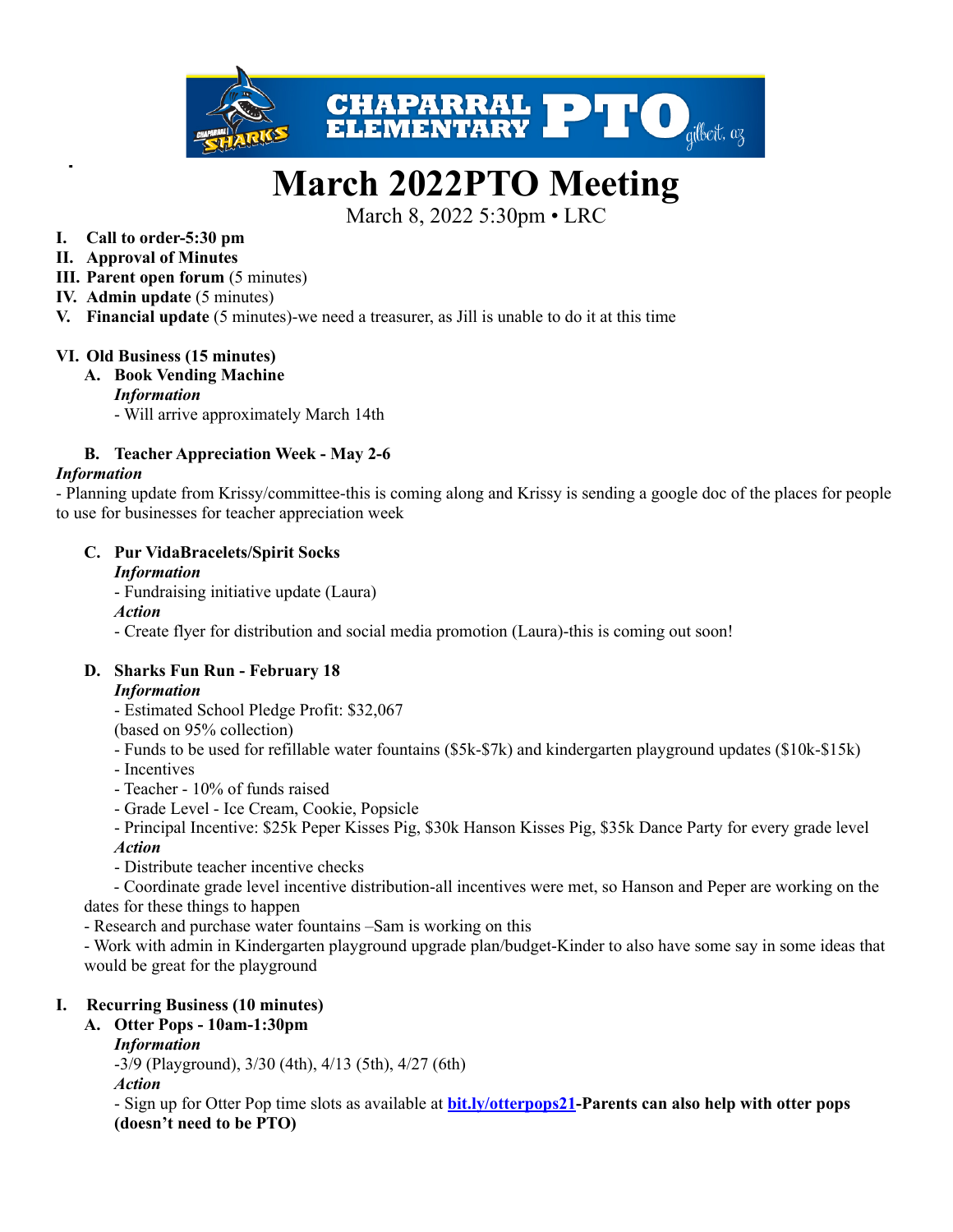#### **B. Coffee Truck - March 30, 7-9am**

#### *Information*

- Coffee truck will be on campus on the soccer field

#### *Action*

- Please remind teachers to send out information to parents regarding Otter Pops and Coffee Truck

- Print revised Otter Pop/Coffee Truck flyer to send home-we aren't making them a lot of money so we will see if this is something to keep for future

# **C. Shark Store**

# *Information*

- Update on hat, sweatshirt, and water bottle research (Cari)-Cari is playing phone tag with a vendor for this

# **II. New Business (15 minutes)**

**A. Spring Book Fair - March 3-10**

# *Information*

- Managed and ran by Mrs. Arnett and Mrs Lucas, PTO supports with volunteers *Action*

- 
- Create volunteer signup link (Nikki)
- Request promotional graphics from Mrs. Arnett and promote on social (Sam)
- Get petty cash for cash drawers (Jill)-this is done

# **B. Spring Conference Lunch - March 10**

# *Information*

- Planning update (Krissy)

#### *Action*

- Create teacher invitation/save the date for email distribution (Krissy)
- Create parent donation sign up (Nikki)

#### **C. AZ Ice Event - April 1, 7:30-9:30pm** *Information*

- \$10 per person - includes skates

# *Action*

- Sign up to volunteer for a shift **[signup.com/go/QgxpKoq](http://signup.com/go/QgxpKoq)**
	- Create flyer and begin social media promotion by 3/14
	- Distribute flyers on 3/28

# **D. 6th grade lock-in - April 22, 11:00pm-7:00am** *Information*

- Elevate Air Park, \$25 per person

#### *Action*

- Coordinate chaperones with 6th grade teachers - 1 per class

- Distribute flyers by 3/28

# **E. Board Elections - May 10, 5:30pm**

# *Information*

*-* Elections will be here before we know it! Voting is required for all positions.

*Action*

- Email **[yourchaparralpto@gmail.com](mailto:yourchaparralpto@gmail.com)** to indicate if you are interested in being on the board again next year-and